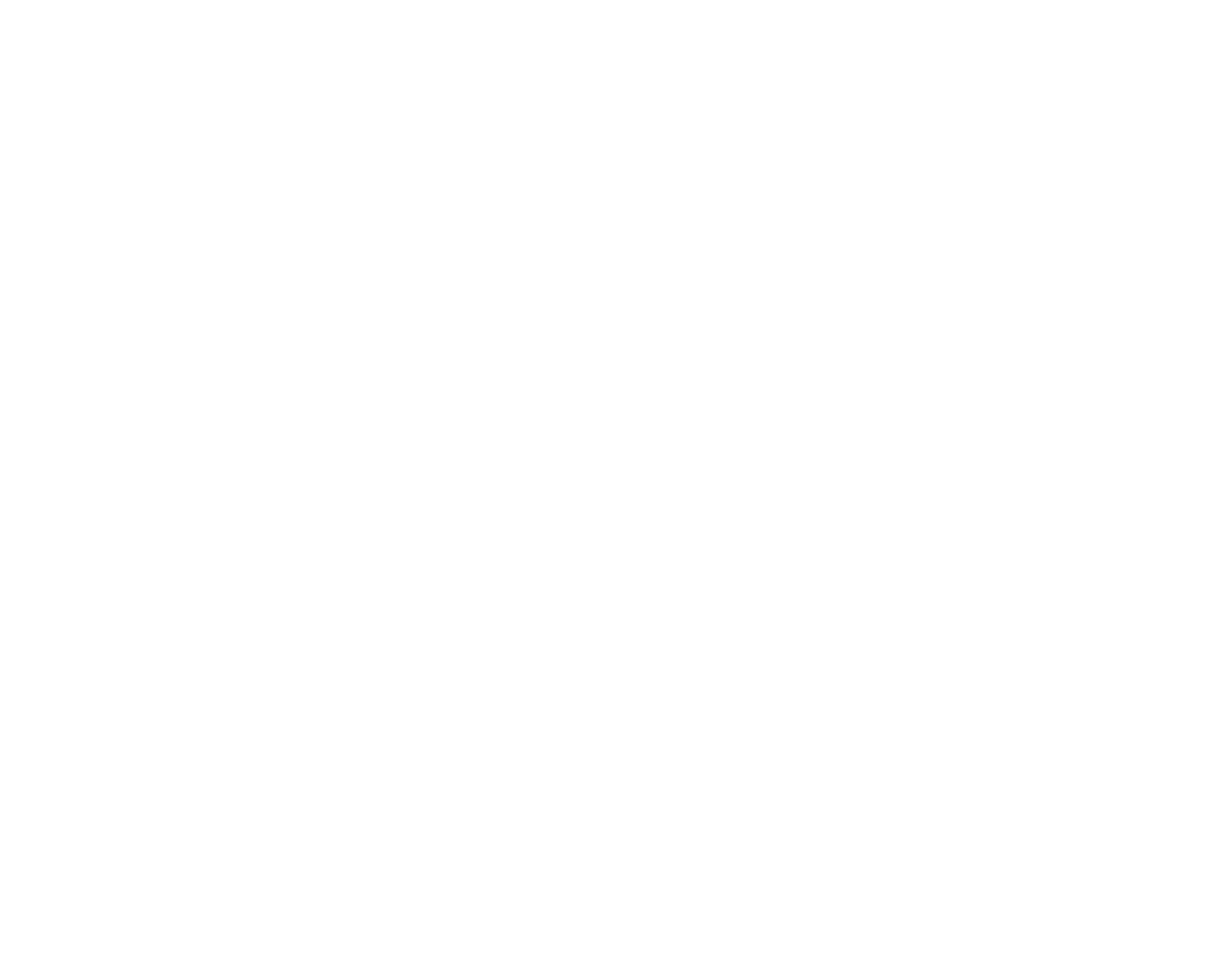# **Civil Rights for Servicemembers**

 Members of the armed forces make great sacrifices in order to protect our nation. Recognizing these sacrifices, Congress has enacted a number of laws specifically designed to protect the civil rights of servicemembers, both while they are on active duty and after they return to civilian life. These laws ensure that servicemembers will be able vote while they are stationed overseas, return to their civilian employment after completing their service and have certain civil financial protections while on active duty. Additionally, servicemembers who have been injured during their service and return to civilian life with a new disability have civil rights guaranteed by the law.

 This brochure provides a brief explanation of the civil rights of servicemembers, as well as information about how to learn more or to file a complaint if you believe your rights have been violated.



Photo courtesy of defenseimagery.mil

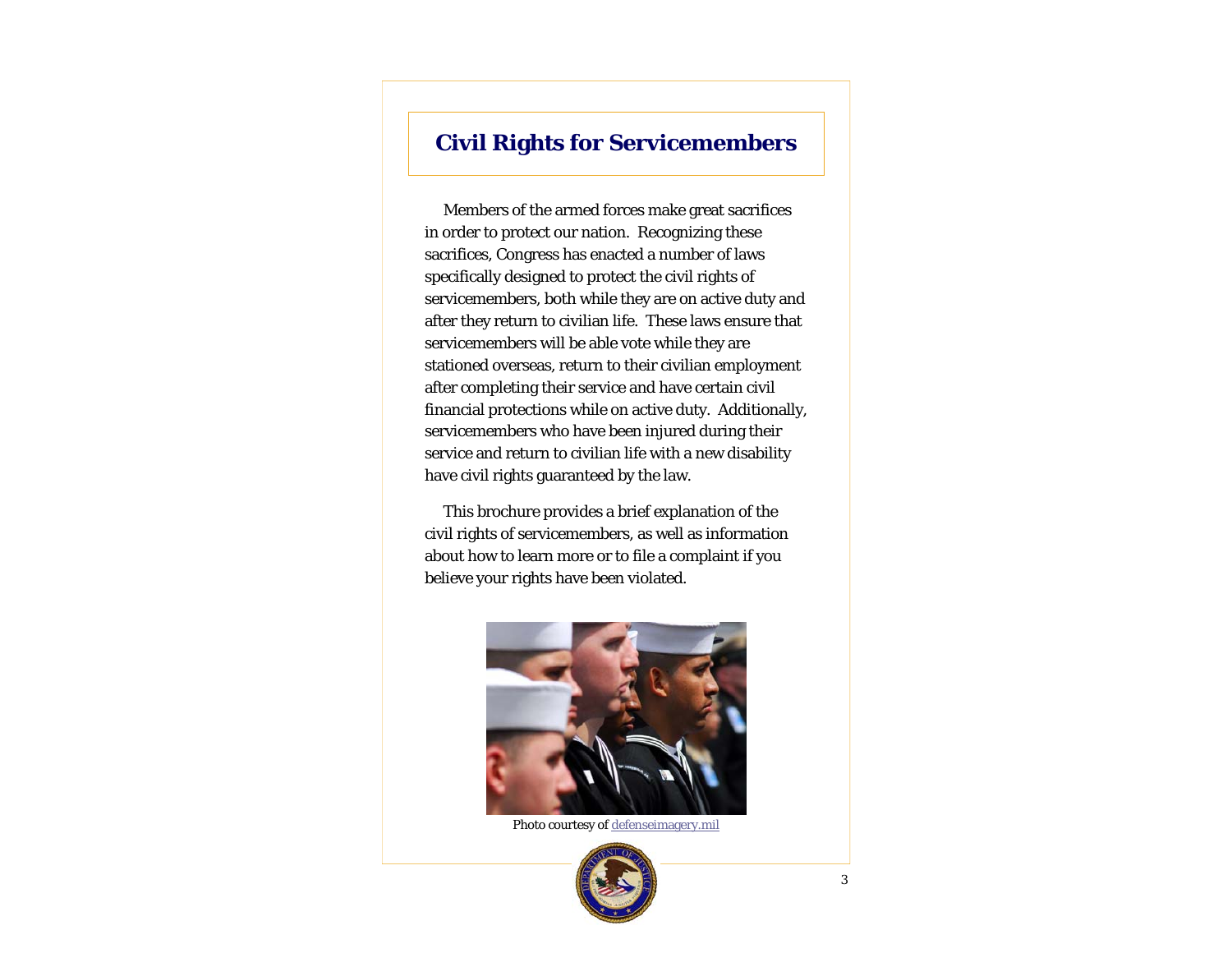### **Employment**

 The Uniformed Services Employment and Reemployment Rights Act (USERRA) protects the civilian employment rights of servicemembers and veterans. Among other things, under certain conditions, USERRA requires employers to put individuals back to work in their civilian jobs after military service. If you are eligible for reemployment, you must be restored to the position and senioritybased benefits that you would have attained or, in some cases, a comparable job, had you not been absent from work to perform military service.

 USERRA also protects servicemembers from discrimination in the workplace based on their military service or affiliation. An employer may not terminate you or deny you initial

employment, retention in



Photo courtesy of defenseimagery.mil

employment, promotion, or any other benefit of employment because of your status as a servicemember. An employer also may not retaliate against you or any other person for asserting, or assisting with the assertion of, USERRA rights.

 USERRA also entitles you to the right to continue your existing employer-based health plan coverage for

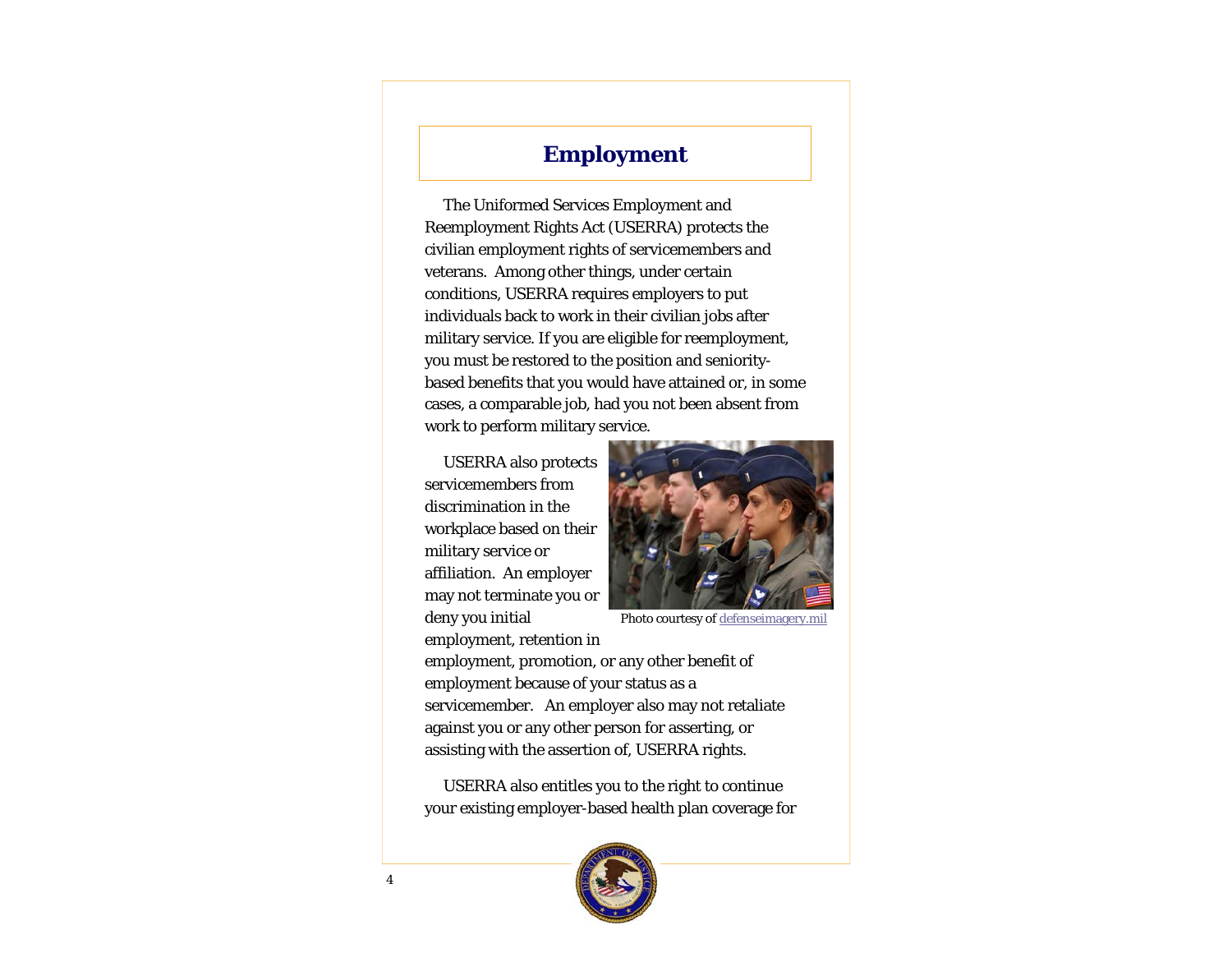up to two years while in the military, and to reinstate your health insurance once you are reemployed. Additionally, upon reemployment following a period of absence for uniformed service, the employer must treat you as not having had a break in service for purposes of participation, vesting, and accrual of benefits in pension plans. If you are enrolled in a contributory plan, you are allowed, but not required, to make up missed contributions to the plan or elective deferrals, and receive the employer's match, if any.

 Servicemembers who believe that they have been victims of employment discrimination based on their military service may file a complaint with the Department of Labor (DOL) or file their own lawsuit in federal or state court.

 It is important that you file a complaint with DOL or consult with a private attorney as soon as possible. To file a complaint under USERRA, contact your nearest Veterans' Employment and Training Service (VETS) office, which you can locate by visiting www.dol.gov/ vets/aboutvets/contacts/main.htm, or calling DOL at 1-866-4USADOL (487-2365) .

 DOL will investigate the complaint and may attempt to voluntarily resolve the complaint. If DOL cannot resolve the complaint, upon the complainant's request, DOL will forward to the complaint to the Department of Justice's Civil Rights Division.

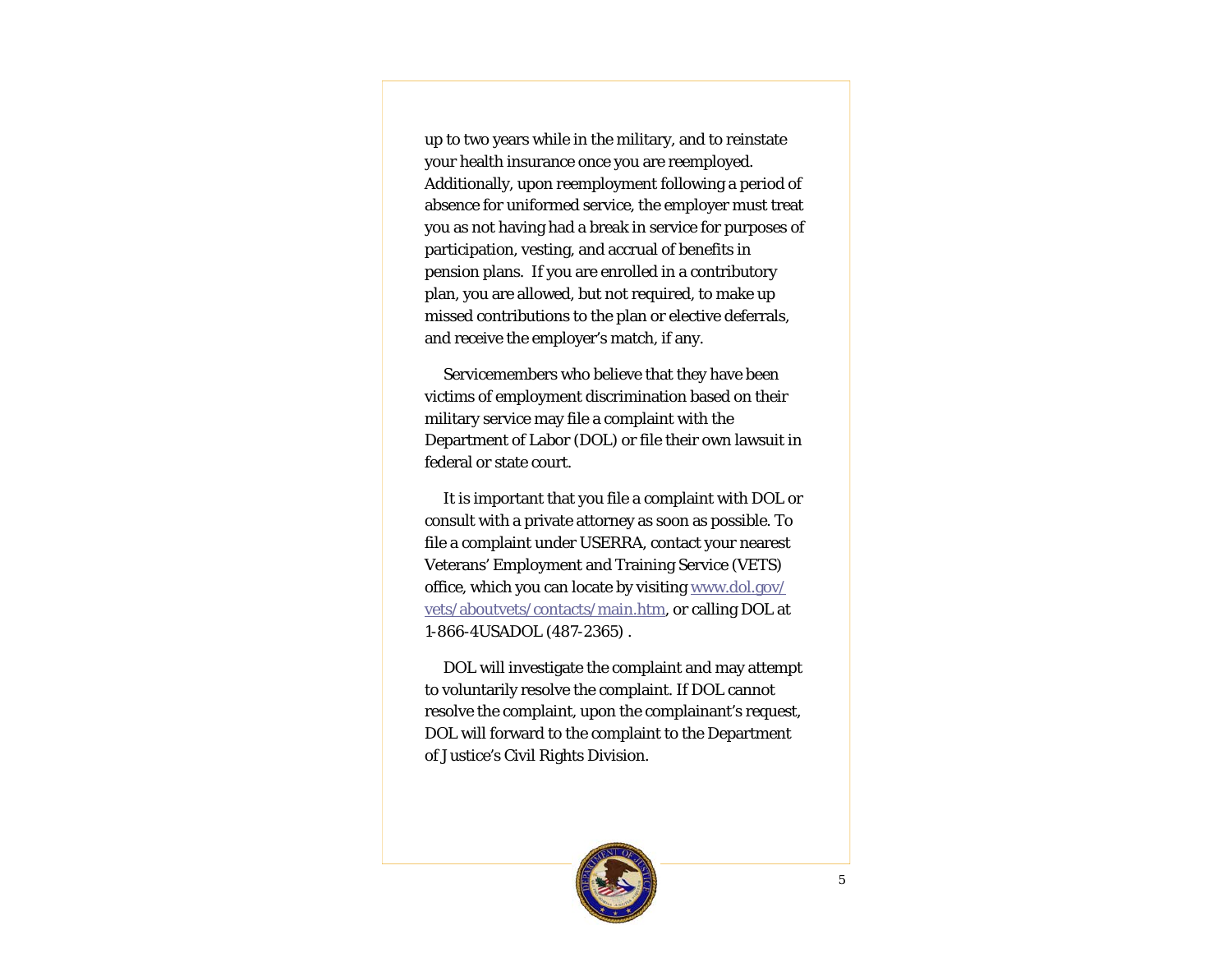#### **Financial Protection for Servicemembers**

 The Servicemembers Civil Relief Act (SCRA), formerly known as the Soldiers' and Sailors' Civil Relief Act (SSCRA), is a federal law that provides a range of relief to active duty servicemembers. The law's purpose is to postpone or suspend certain civil obligations so that members of the Armed Forces can focus their full attention on their military responsibilities without adverse consequences for them or their families. It covers issues such as rental agreements, security deposits, prepaid rent, eviction, installment contracts, credit card interest rates, mortgage interest rates, mortgage foreclosure, civil judicial proceedings, automobile leases, life insurance, health insurance and income tax payments.



The types of relief provided under the law include:

 Reducing the rate of interest for debts incurred before entering active duty to 6 percent;

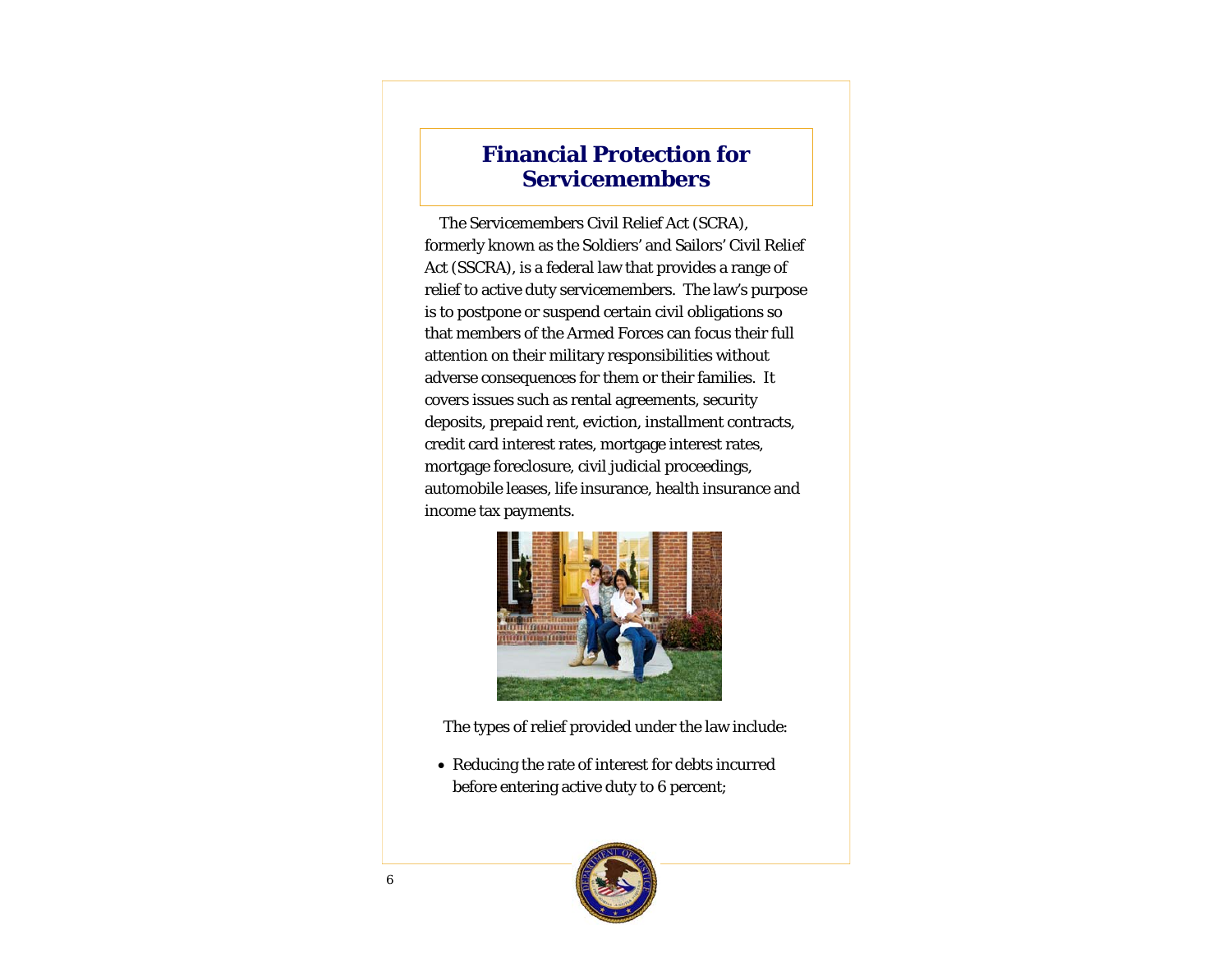- Protecting servicemembers against default judgments, evictions, mortgage foreclosures, and repossessions of property;
- Giving servicemembers the ability to terminate residential and automobile leases.

If you think your rights under the SCRA may have been violated, you should contact your nearest Armed Forces Legal Assistance Program office to see if the SCRA applies. Dependents of servicemembers can also contact or visit local military legal assistance offices where they reside. Office locations may be found at http://legalassistance.law.af.mil/content/locator.php.

 In order to have your SCRA case reviewed by the Department of Justice, you should first seek the assistance of your military legal assistance office. If that office cannot resolve the complaint, it may choose to forward the complaint to the Department of Justice.

# **Voting**

 The right to vote is among our most basic and cherished civil rights. Enacted in 1986, the Uniformed and Overseas Citizens Absentee Voting Act (UOCAVA) protects the right of servicemembers to vote in federal elections regardless of where they are stationed. This law requires that states and territories allow members of the United States Uniformed Services and merchant marine, their family members, and United States

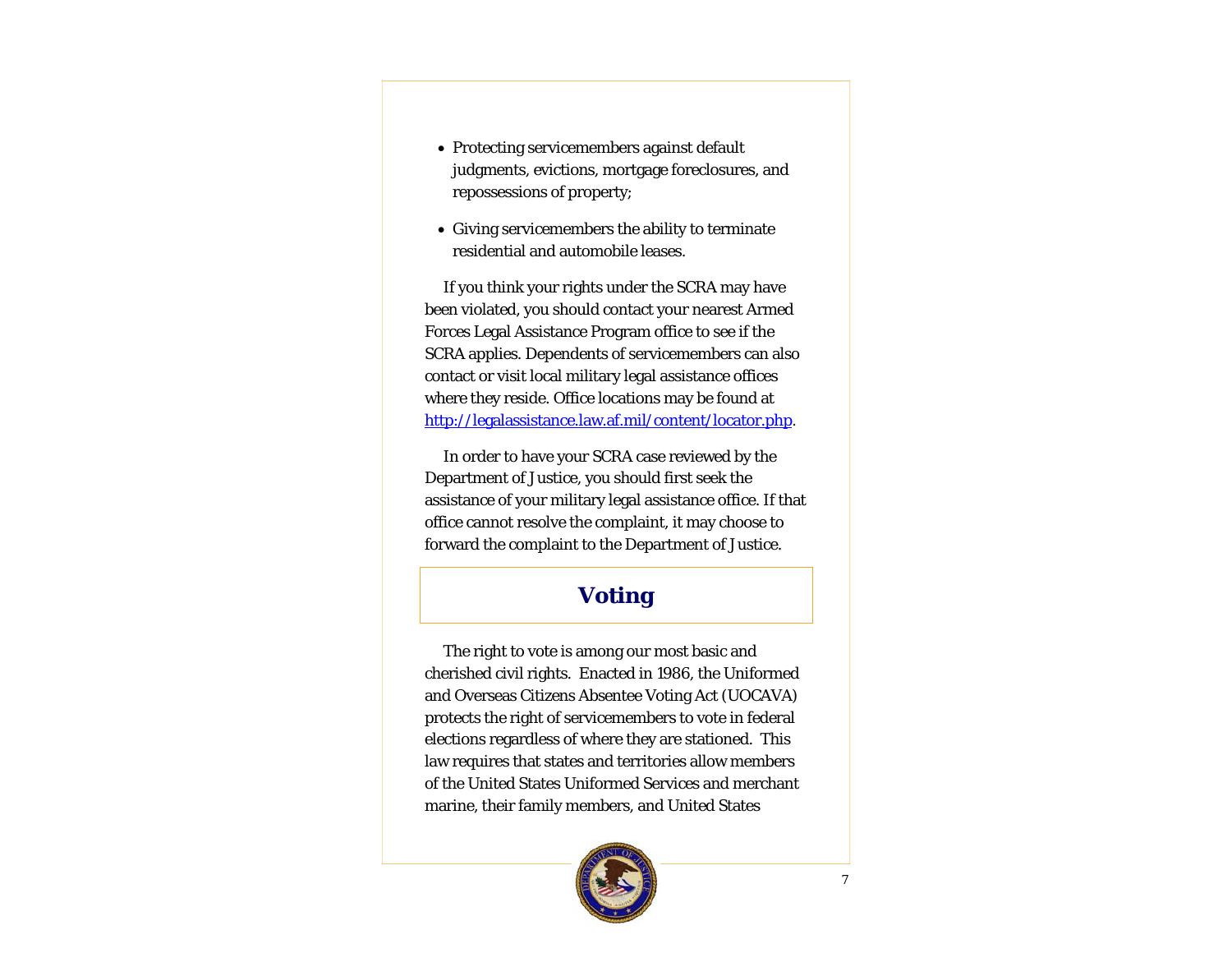citizens residing outside the United States to register and vote absentee in elections for Federal offices. UOCAVA was expanded significantly in 2009, when Congress passed the Military and Overseas Voter Empowerment (MOVE) Act to provide greater protections for servicemembers, their families and other overseas citizens.

 Among its key provisions, UOCAVA, as amended by the MOVE Act, allows qualified servicemembers and overseas citizens to:

- Register to vote and request an absentee ballot simultaneously on a single federal form.
- Request and receive voter registration and absentee ballot applications and blank absentee ballots by electronic transmission, such as by fax or email.
- Have their timely-requested ballots sent to them no later than 45 days before an election for federal office (subject to certain conditions).
- Track the receipt of their absentee ballots through a free access system.



 Use a "back-up" ballot, called the Federal Write-In Absentee Ballot (FWAB), to vote for federal offices if they have made a timely application for, but have not received, their regular ballot from their home state or territory, subject to certain conditions. The

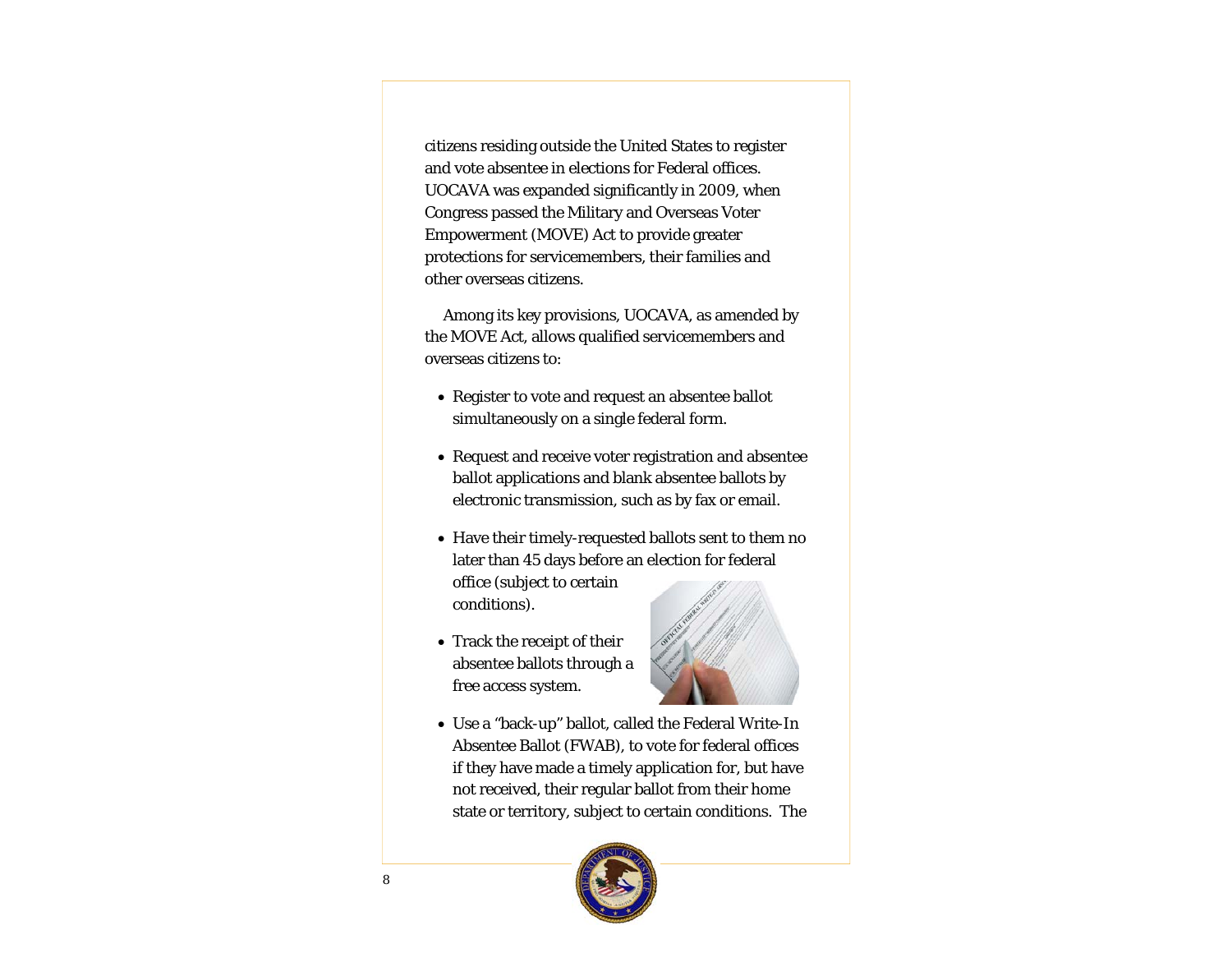FWAB is available at military installations and embassies worldwide, and an official on-line version of this ballot and instructions are available on the Defense Department's voting website.

 The Federal Voting Assistance Program (FVAP) in the Department of Defense actively monitors the voter registration and absentee voting opportunities provided to members of the Armed Forces, and assists servicemembers and their families to facilitate their participation in the voting process. If you have a question or believe you have been denied any of the rights guaranteed by UOCAVA, you can contact the FVAP with the details, and FVAP can forward the relevant information to the Department of Justice for assessment. The United States Attorney General is authorized to enforce UOCAVA and the Department of Justice has filed suits against states that fail to comply with their requirements.

 The FVAP website provides detailed information about voting procedures and materials. The website can be found at www.fvap.gov. You can also contact the FVAP at:

> Federal Voting Assistance Program Department of Defense 4800 Mark Center Drive Mailbox 10 Alexandria, VA 22350-5000 E-mail: vote@fvap.gov U.S. Toll-free: 800-438-VOTE (8683)

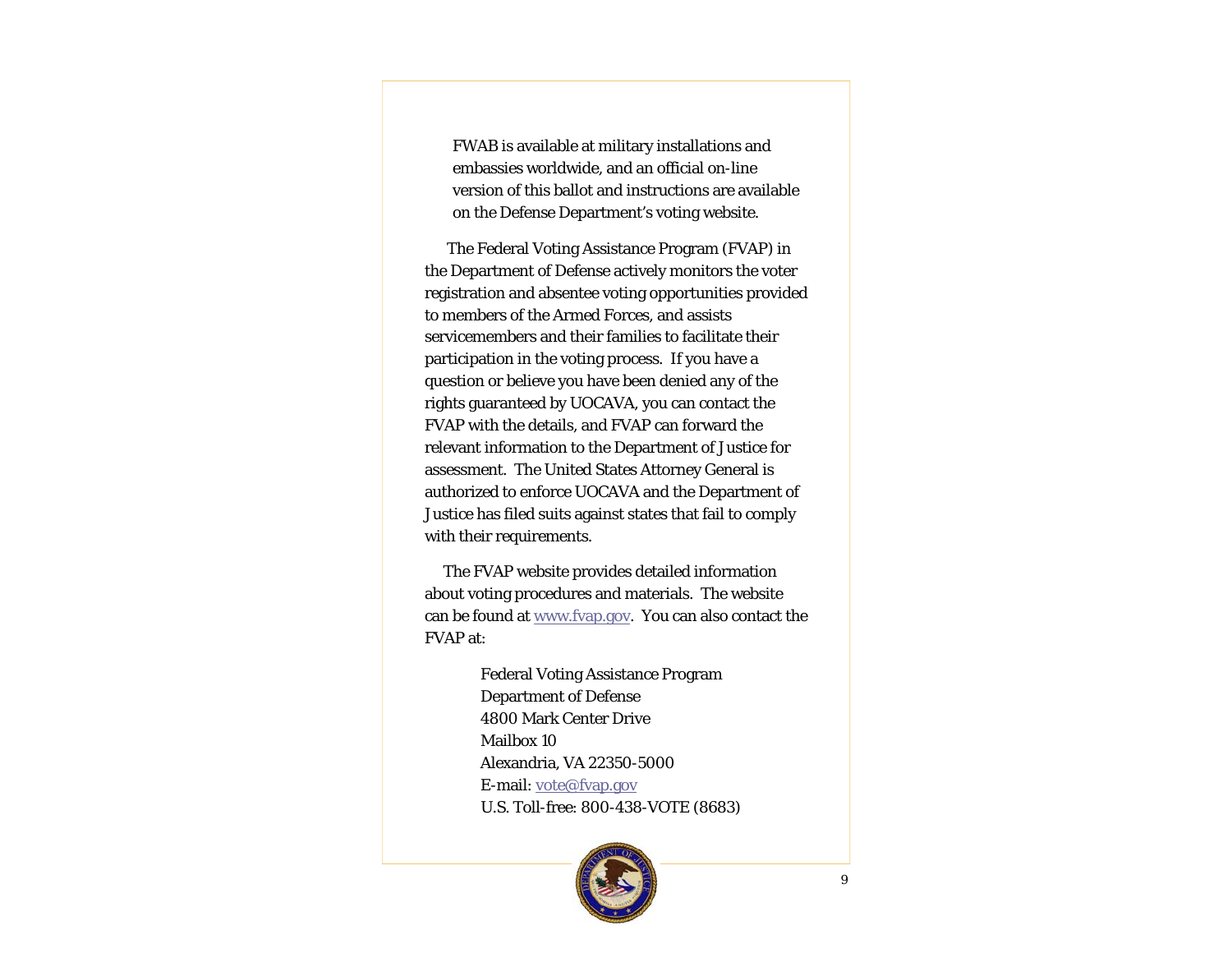# **Americans with Disabilities**

 The Americans with Disabilities Act of 1990, or the ADA, gives civil rights protections to individuals with disabilities. The ADA prohibits discrimination and guarantees that people with disabilities have the same opportunities as everyone else to participate in the mainstream of American life -- to enjoy employment opportunities, to purchase goods and services, and to participate in State and local government programs and services. Modeled after the Civil Rights Act of 1964, which prohibits discrimination on the basis of race, color, religion, sex, or national origin, the ADA is an "equal opportunity" law, not a benefit program entitling you to specific services or financial assistance because of your disability.

 The ADA uses different standards than the military and the Department of Veterans Affairs in determining disability status. The ADA covers people with a physical or mental impairment that substantially limits one or more major life activities such as walking, speaking, lifting, hearing, seeing, reading, eating, sleeping, concentrating, or working. Major life activities also include the operation of major bodily functions such as brain, immune system, respiratory, neurological, digestive, and circulatory functions.

 Businesses and State and local government agencies must take reasonable steps to make it possible for people with disabilities to be their employees or customers.

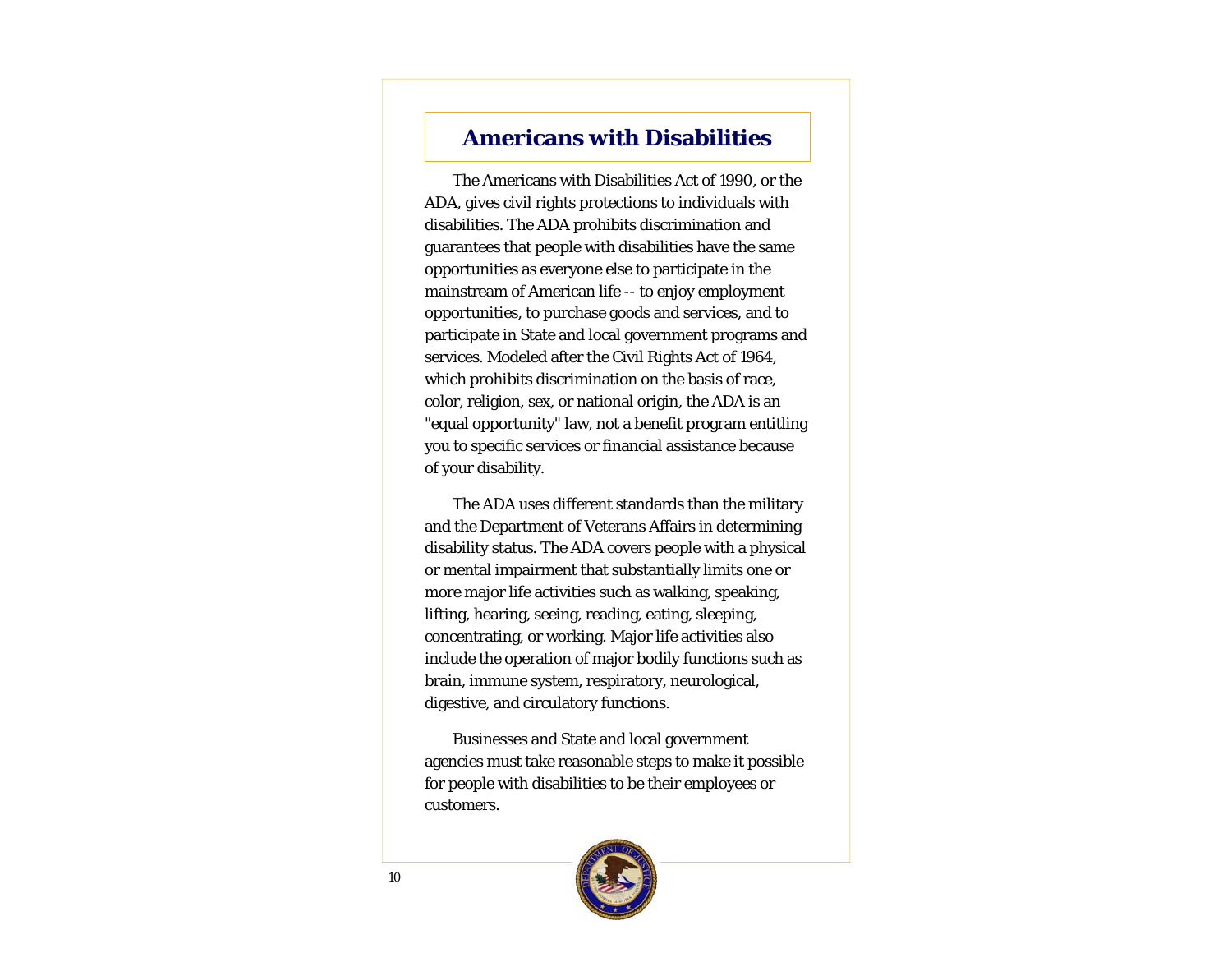

Courtesy of Disability Rights Advocates for Technology (DRAFT), taken at a DRAFT-sponsored event for wounded warriors in San Antonio, Texas, November 2008.

 For more information about protections under the ADA, visit www.ada.gov, or call the ADA information line at:

800-514-0301 (voice)

800-514-0383 (TTY)

 A brochure describing the rights of servicemembers under the ADA in more detail can be found at www.ada.gov/servicemembers\_adainfo.html.